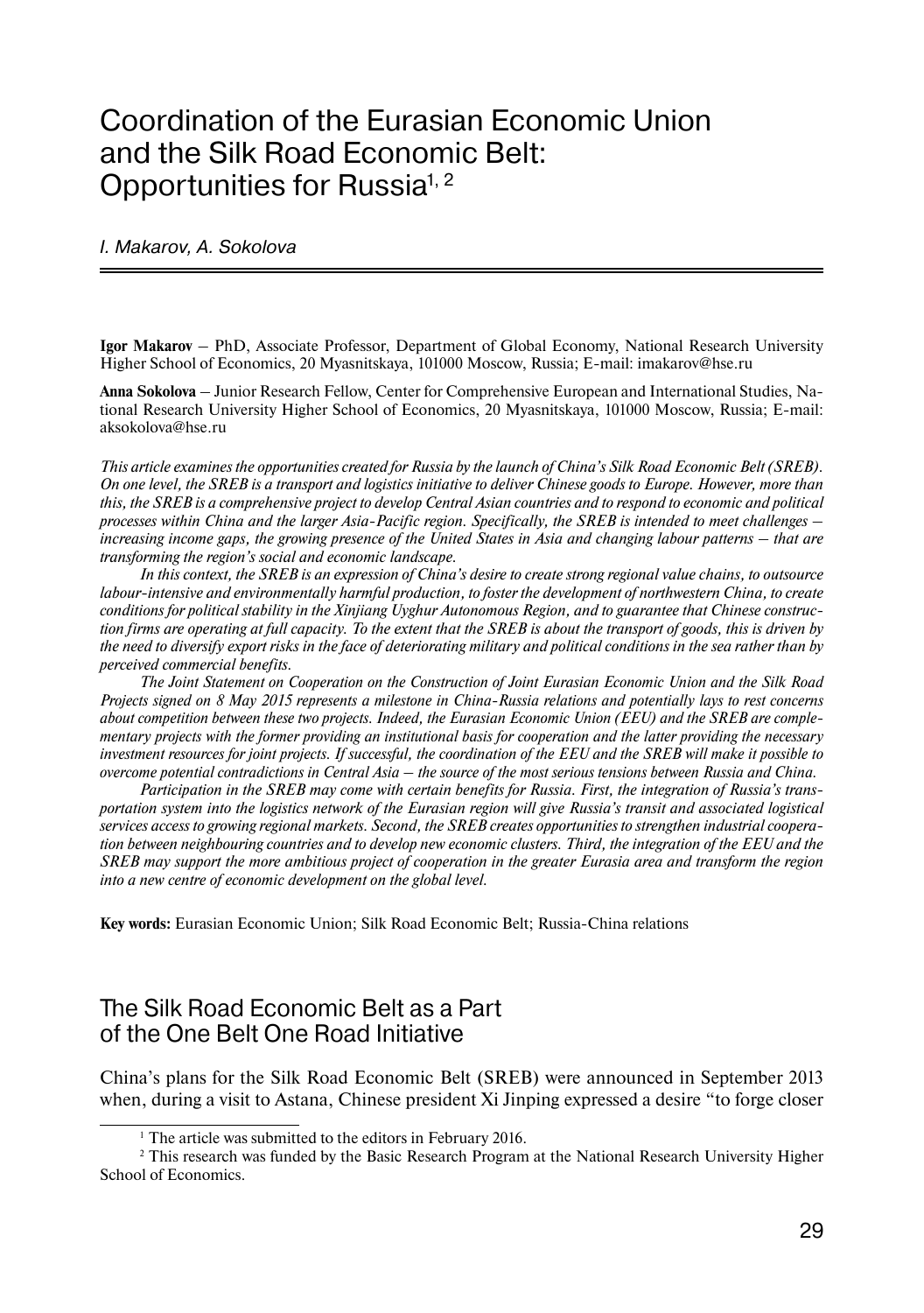economic ties, deepen cooperation and expand development space in the Eurasian region" [Ministry of Foreign Affairs of the People's Republic of China, 2013]. The proposed corridor along the Silk Road differed from traditional models of regional cooperation in that it did not imply the creation of a supranational governing structure. In November 2014, Xi announced that China would provide \$40 billion to the Silk Road Fund in order to finance the construction and modernization of roads, railroads and pipelines with the goal of increasing the volume of trade with Europe. Later, the land-based SREB was integrated into the One Belt One Road (OBOR) initiative in the Indian Ocean. The concept of the Maritime Silk Road (MSR) had been in the air since 2014 with the establishment of a private capital company, the Maritime Silk Road Investment Fund Management Center, to set up a bank with \$100 billion in assets to be invested in the development of shipping routes [Bondaz, Godement, Kratz et al., 2015]. The MSR is a logical continuation of Chinese investments in key ports in the Indian Ocean and around the world during the last decade, unofficially known as "string of pearls" [Makarov, Makarova, Karaganov et al., 2016].

The linkage of the SREB and the MSR through the OBOR represents a full-scale transformation of the logistics network of Eurasia, including South East Asia, Mongolia and the Russian Primorye, and may perhaps even fuel the development of the Northern Sea Route. Furthermore, the OBOR has become a comprehensive strategy and key element of Chinese foreign policy. The importance of this initiative for the country is illustrated by the fact that the development plans of nearly all ministries and governmental bodies were reoriented toward the development of the OBOR [Bondaz, Godement, Kratz et al., 2015].

The first official statement of the comprehensive vision of the OBOR was the Vision and Actions on Jointly Building Silk Road Economic Belt and 21st-Century Maritime Silk Road document released on 28 March 2015, even though it is only vaguely defined and the geographical scope is not precisely delimited. The SREB focuses on connecting China to Central Asia, Russia and Europe, and also to the Persian Gulf and Mediterranean countries. The MSR has two prospective routes – one connecting China to Europe across the South China Sea and the Indian Ocean and the other connecting the South China Sea to the southern part of the Pacific Ocean [National Development and Reform Commission (NDRC), 2015].

The document confirms that the OBOR is open to all countries as well as international and regional organizations, and establishes a foundation for economic cooperation between China and all interested partners. According to Xi Jinping, this is "not a solo for China, but a symphony performed by all the countries involved." [Xi, 2015] China is ready to work with other countries on the development of the initiative, supplementing it with new projects, using cooperative multilateral institutions and also encouraging equal negotiations on international issues [NDRC, 2015]. Relevant institutions include the Shanghai Cooperation Organisation (SCO), the Association of Southeast Nations Plus China (ASEAN+1), the Asia-Pacific Economic Cooperation, the Asia-Europe Meeting, the Asia Cooperation Dialogue, Economic Cooperation and Central Asia Regional Economic Cooperation (CAREC), and the Conference on Interaction and Confidence-Building Measures in Asia. The official commitment to a multilateral foundation for the OBOR is further demonstrated by the frequency of official visits by Xi Jinping – since the beginning of his presidency in 2013, he has visited Russia, India, Pakistan, Iran, Kazakhstan, the Kyrgyz Republic, the Tajik Republic, Belarus, Vietnam, Singapore, Korea, Indonesia, Egypt and Saudi Arabia among others.

Between late 2015 and early 2016, several international documents were signed within the framework of the OBOR. The most significant of these was the Joint Statement on Cooperation on the Construction of Joint Eurasian Economic Union and the Silk Road Projects, signed on 8 May 2015. In June 2015 a joint Russia-China working group defined the key areas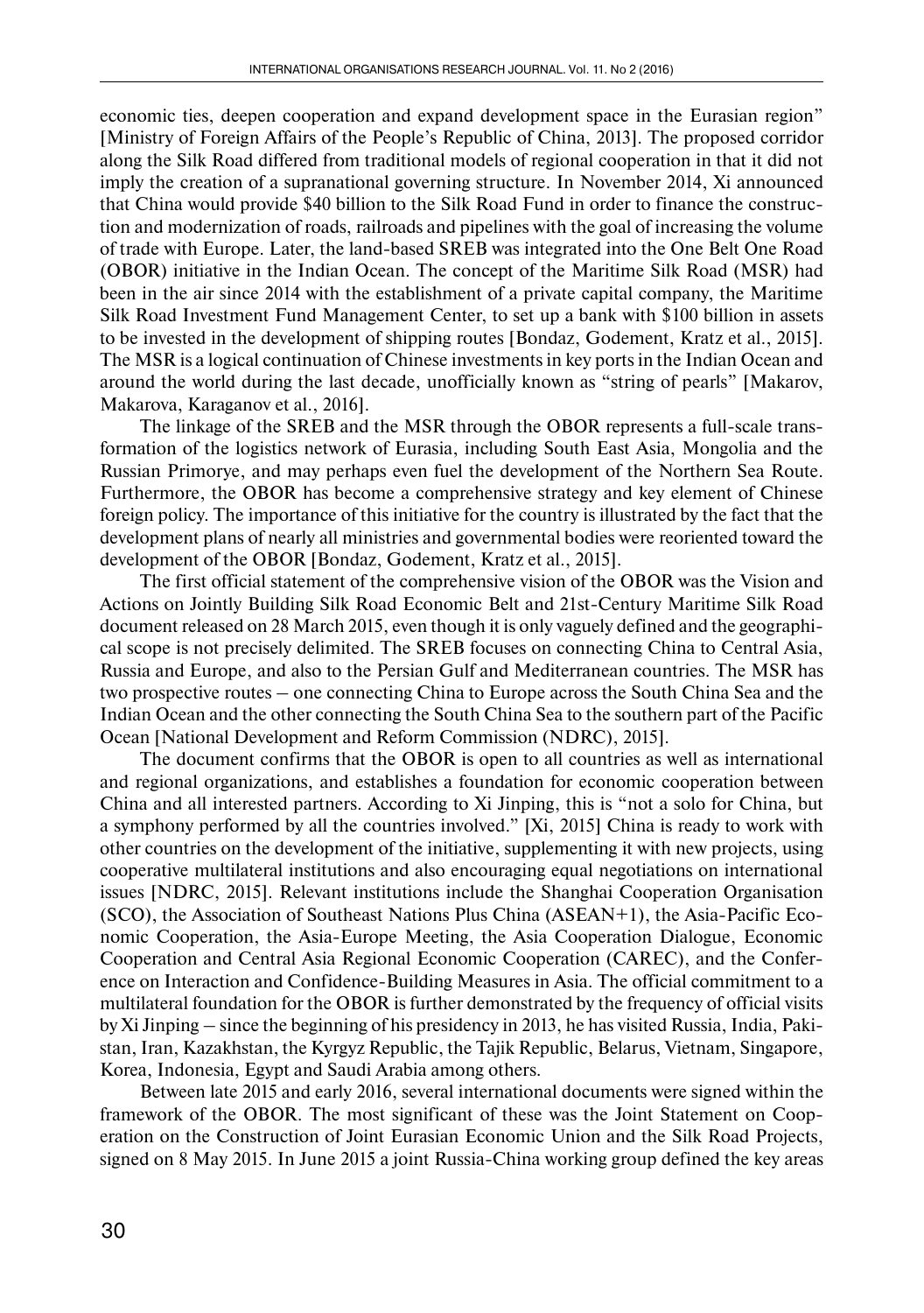for cooperation as being major infrastructure projects, the creation of a system for the protection of mutual investments, promotion of investments and the creation of mechanisms for the resolution of investment disputes. Additional long-term priorities for cooperation include the development of the high-tech industry, medical and educational services and scientific research [Ministry of Economic Development of the Russian Federation, 2015]. In the same month, summits of the SCO and the BRICS grouping of Brazil, Russia, India, China and South Africa were held in Ufa and included informal meetings between the heads of state of the major OBOR stakeholders.

In November 2015, China signed an agreement with Pakistan to rent a deep-water port in Gwadar (near the border with Iran) for 40 years. Because maritime and land infrastructure can be jointly developed in this case, Gwadar is expected to emerge as a major transportation hub for Chinese industrial production and natural resources intended for the Chinese market [Ministry of Foreign Affairs, 2015a]. At the same time, it will be the end point of the China-Pakistan Economic Corridor (CPEC). In particular, the railway linking Kashgar (in the Xinjiang Uyghur Autonomous region in Western China) to Gwadar should reduce the travel time from China to Pakistan from 12 days to 36 hours.

Not all states support China's initiative. India is wary of the MSR due to concerns that it could strengthen China's influence in the Indian Ocean. India also opposes the construction of the CPEC because of its impact on the disputed region of Kashmir. The development of the MSR directly touches upon the interests of the ASEAN countries. And in Russia, many consider the SREB to be a vehicle for Chinese expansion into Central Asia. In western countries this project is compared with the Marshall plan in which a powerful state is able to use its economic strength to resolve foreign policy issues [Habova, 2015].

China denies that the OBOR will fuel conflict, stressing that the megaproject is "an open and inclusive initiative for regional cooperation" [Ministry of Foreign Affairs, 2015b]. The purely commercial nature of the initiative is strongly emphasized. However, experts and some Chinese officials have suggested that the OBOR is driven by other, non-commercial, considerations [Denisov, 2015]. For example, Qiao Liang, a major general in the People's Liberation Army of China, characterizes the OBOR as a response strategy to the "pivot to Asia" by the U.S. (cited in [Sisci, 2015]). Zhao Zhouxian and Liu Guangming, experts at the National Defense University, suggest further that the SREB "expands the strategic security space around China, stabilizes energy supplies, ensures economic security, and breaks through the enveloping containment strategy" [Denisov, 2015]. Zhang Yunling points to potential tensions as a result, stating that this initiative "corresponds to the main trend of the era of peace, cooperation and mutual benefit" while noting that "other countries in the region are still not quite prepared for this psychologically" [Chen, 2015]. If Zhang Yunling, president of the China Society of Asia-Pacific, is correct in his assessment that the concept "reflects the international strategic thinking of the new leader of China," then the OBOR represents a departure from the characteristic disinterest in foreign expansion by China's leaders who, even after China's rapid economic growth and increasing prominence in global affairs in the last quarter of the 20th century, continued to abide by the principle formulated by Deng Xiaoping: "hide your strength, bide your time" [Chen, 2015; Denisov, 2015].

Either way, the effects of the OBOR will not be felt overnight. The initiative involves countries accounting for about 55% of global gross domestic product, about 70% of the world's population and 75% of proven energy reserves [World Economic Forum, 2015]. Given this, it is not surprising that a study conducted by Renmin University of China predicts it will take about 35 years to complete the planned projects – a timeline that corresponds with the 100-year anniversary of the founding of the People's Republic of China in 2049 [Bondaz, Godement, Kratz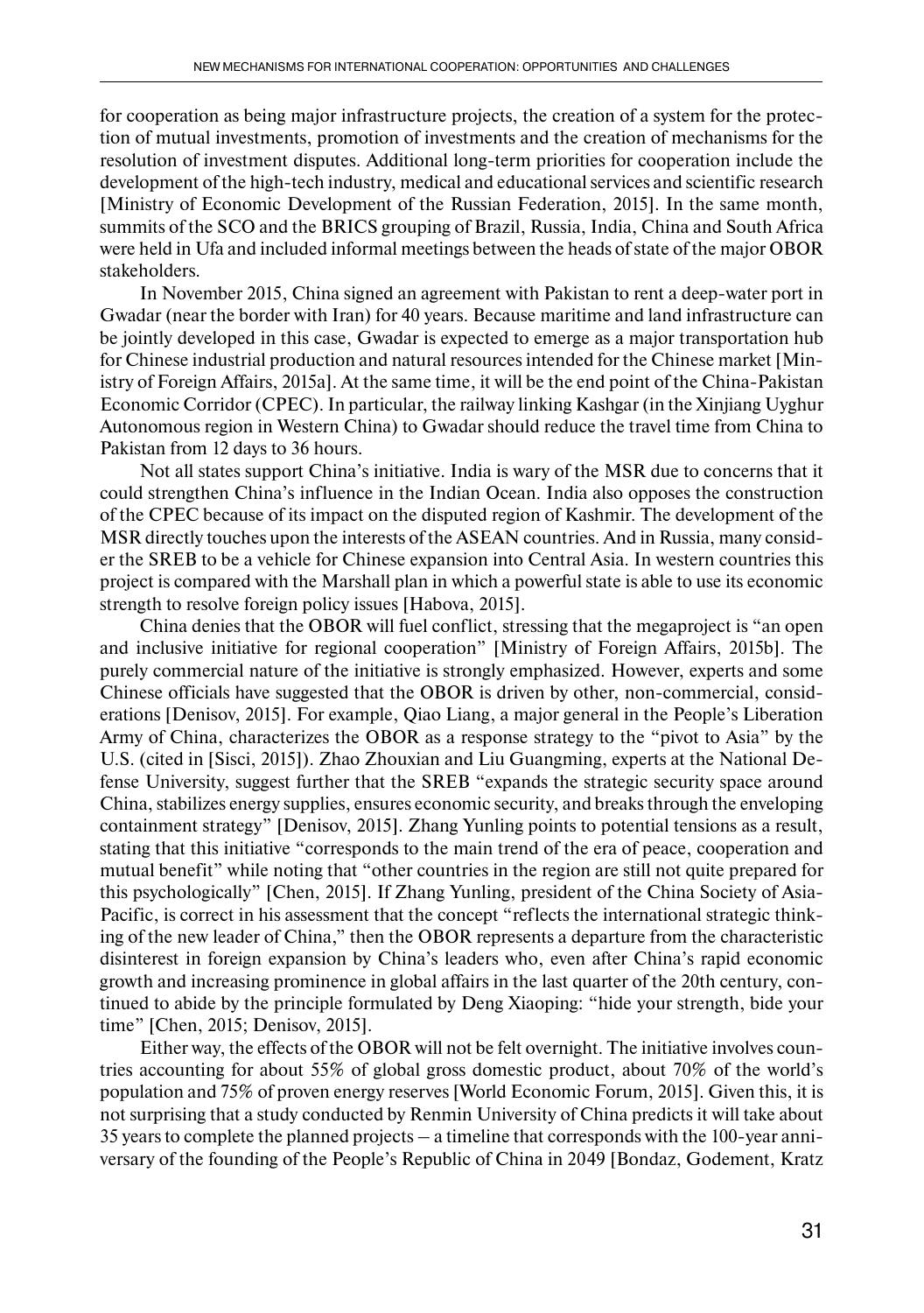et al., 2015]. This period is sometimes referred to as the new 30 years, marking a break with ruling periods by Mao Zedong and Deng Xiaoping [Bondaz, Godement, Kratz et al., 2015].

### Mechanisms to Fund the OBOR

There are several key institutions in the Asia-Pacific region that finance projects in the field of transport infrastructure: the Silk Road Fund, the Asian Infrastructure Investment Bank (AIIB), the New Development Bank (NDB) and the Asian Development Bank (ADB). Each of these institutions was either established by China or operates with its participation and could play a significant role in the development of the OBOR.

China established the Silk Road Fund in early 2015 and it has an authorized capital of \$40 billion. Initially, it was assumed that the fund would specialize in transport and logistics projects; however, its scope has become much wider. In April 2015, it made its first investment in the amount of \$1.65 billion in the construction of a power plant in Pakistan as a part of the development of the CPEC. The second investment was the acquisition of Pirelli, the Italian tire producer, by the China National Chemical Corporation in June 2015 [Silk Road Fund, 2015].

In September 2015, the Silk Road Fund signed a framework agreement with Russia's NOVATEK and received a 9.9% share in Yamal LNG, an ambitious project in Russia to construct a plant on the South Tambey (Yuzhno-Tambeyskoye) gas field. The total cost of the project is \$27 billion, and includes three production lines of 5.5 million tons of liquefied natural gas annually. Other shareholders in the project are NOVATEK (which owns 50%+1 share), the French company Total (20%) and the Chinese company CNPC (20%) [NOVATEK, 2015].

The Russian Direct Investment Fund (RDIF), the Bank for Development and Foreign Economic Affairs (Vnesheconombank, or VEB) and the Silk Road Fund signed an agreement to cooperatively explore investment opportunities in Russian and Chinese priority economic areas, including transport and petrochemicals [RDIF, 2015].

According to Chinese media reports, in early September 2015 the Silk Road Fund's management visited Tajikistan to inspect a cotton-processing factory under construction in the Dangara. As a part of the project, a Tajik-Chinese joint venture, Zhongtai-Khatlon-Xin-Xilu, will rent 15,000 hectares in four districts of the Khatlon region in southern Tajikistan to cultivate cotton for a period of 49 years.

The AIIB was established on 29 June 2015 through a Chinese initiative with an authorized capital of \$100 billion. According to Xi Jinping, the AIIB "will provide an impetus for economic growth in Asia and the rest of world" [China Daily USA, 2016]. Its primary goal is to "channel more resources, particularly private investment, into infrastructure projects" in Asia.

Currently, 57 countries participate in the AIIB [AIIB, 2015a]. China holds the largest share (26.06%, equivalent to \$29.78 billion) of its authorized capital and has veto power. India is the second-largest shareholder (7.51%), followed by Russia (5.92% equivalent to \$6.54 billion) [AIIB, 2015b]. In January 2016, Alexey Ulyukaev, Russia's minister of economic development, was appointed to represent Russia on the AIIB board of governors (Ministry of Economic Development, 2016). Russia's participation in the AIIB makes it possible to raise funds for the development of domestic infrastructure projects, and Russia is currently preparing proposals [Ulyukaev, 2016].

The NDB was launched on 21 July 2015 in order to fund energy and infrastructure projects in BRICS countries. The selection of initial projects is planned for 2016.

The oldest regional development institution participating in OBOR initiatives is the ADB, founded in 1966. It finances projects in the fields of agriculture, natural resources, education, health, energy and finance. In 2014, the ADB allocated approximately \$23 billion in the form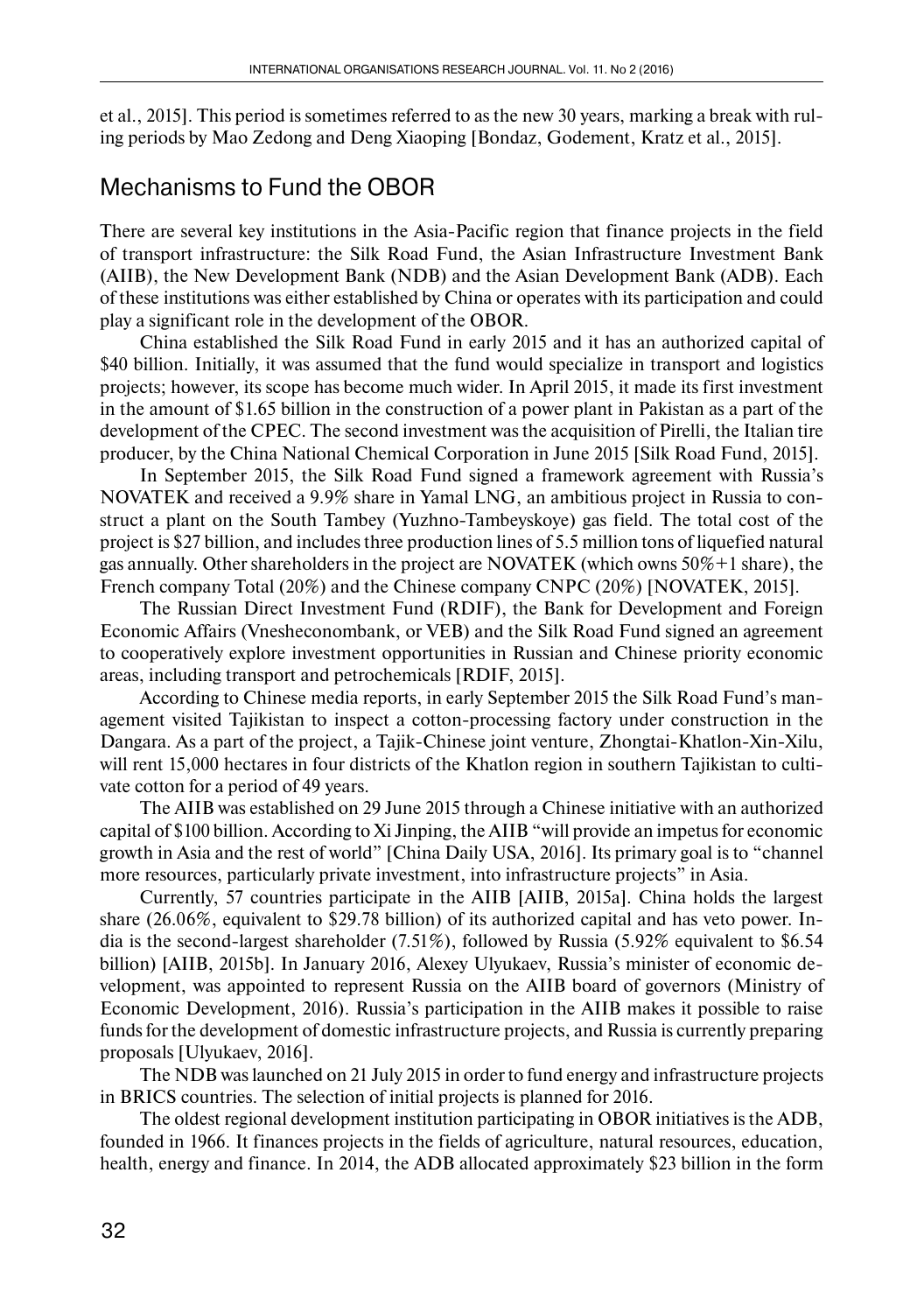of loans and grants to various areas including Central Asia, where the ADB is implementing a number of initiatives under the CAREC [ADB, 2015]. All ten CAREC countries are members of the ADB. Since 1996, the ADB has invested \$24.6 billion in 158 projects in CAREC countries.

The ADB is less engaged in OBOR initiatives than other regional development institutions in large part because China's involvement in the ADB is minimal, whereas Japan's is significant. For this reason, although the ADB funds some projects in Central Asia, it adopts a neutral stance toward the OBOR at best.

Russia expects that these institutions will be able to provide funding for a range of projects in Russia, primarily in the field of transport – for example, the high-speed Moscow-Kazan railway and its possible extension to Yekaterinburg and further through Astana to Beijing, and also the Western China-Western Europe motorway with Kazan and St. Petersburg. There is also a high probability of multilateral financing for hydropower and renewable energy projects in the Russian Far East and Siberia.

# The Silk Road Economic Belt as a Transit Route

In Russia, the SREB is perceived as a transit corridor for the movement of Chinese goods to Europe. Thus, discussion of the initiative focuses on a comparison of routes, some of which pass through Russia while others bypass the southern Russian border.

The Russian route follows the Trans-Siberian railroad, connecting China with Russia in Primorsky Krai. Freight included, the shipping cost from Shanghai to Brest by railway is about \$2,200 per 20 foot equivalent unit (TEU) [Valdai Discussion Club, 2015]. Because this route already operates at capacity, plans are underway to increase capacity by modernizing the Baikal-Amur Mainline (BAM) and Trans-Siberian railways. The necessary investment is significant (562 billion rubles) but it is expected that export traffic will increase along a modernized Trans-Siberian railway [Makarov, Makarova, Karaganov et al., 2016]. The use of the Trans-Siberian railway as an export channel will inevitably compete with the transit development.

A second option is to transport Chinese goods to Russia through Kazakhstan. The connection with Russia is possible through Western Siberia by way of Urumqi to Omsk to Moscow to the European Union. The shipping cost from western China by this route is about \$1,300 per TEU. Most existing route segments operate at only 20% of their capacity, and it would require a significant investment to attract traffic currently using the West Siberian railway – this relatively small section of the Trans-Siberian railway transports more than 20% of total railway freight in the country [Russian Railways, 2016].

Currently, it is only possible to enter Russia from Kazakhstan in the Orenburg region. There are about 30 regular routes for container trains. Since 2011, regular container train shipments of Hewlett-Packard monitors and laptops have used a route from Chongqing, China, to Duisburg, Germany, and a train has travelled from Chengdu, China, to Lodz, Poland, once a week since 2012. However, in order to increase the use of this route a large investment to improve infrastructure would be necessary [Makarov et al., 2016].

In October 2014, Chinese investors expressed interest in the construction of a high-speed railway from Moscow to Kazan on the condition that the rail line would be later expanded to Beijing. A memorandum of understanding has been signed. The original plan was that the rail line between Moscow and Beijing would pass through Yekaterinburg, Astana, Irkutsk, Ulan-Bator and Khabarovsk. Later, it was announced that from Astana the line would instead go through the Xinjiang Uygur Autonomous Region into Chinese territory, cutting travel time between Moscow and Beijing from six to two days. The approximate cost of this project will be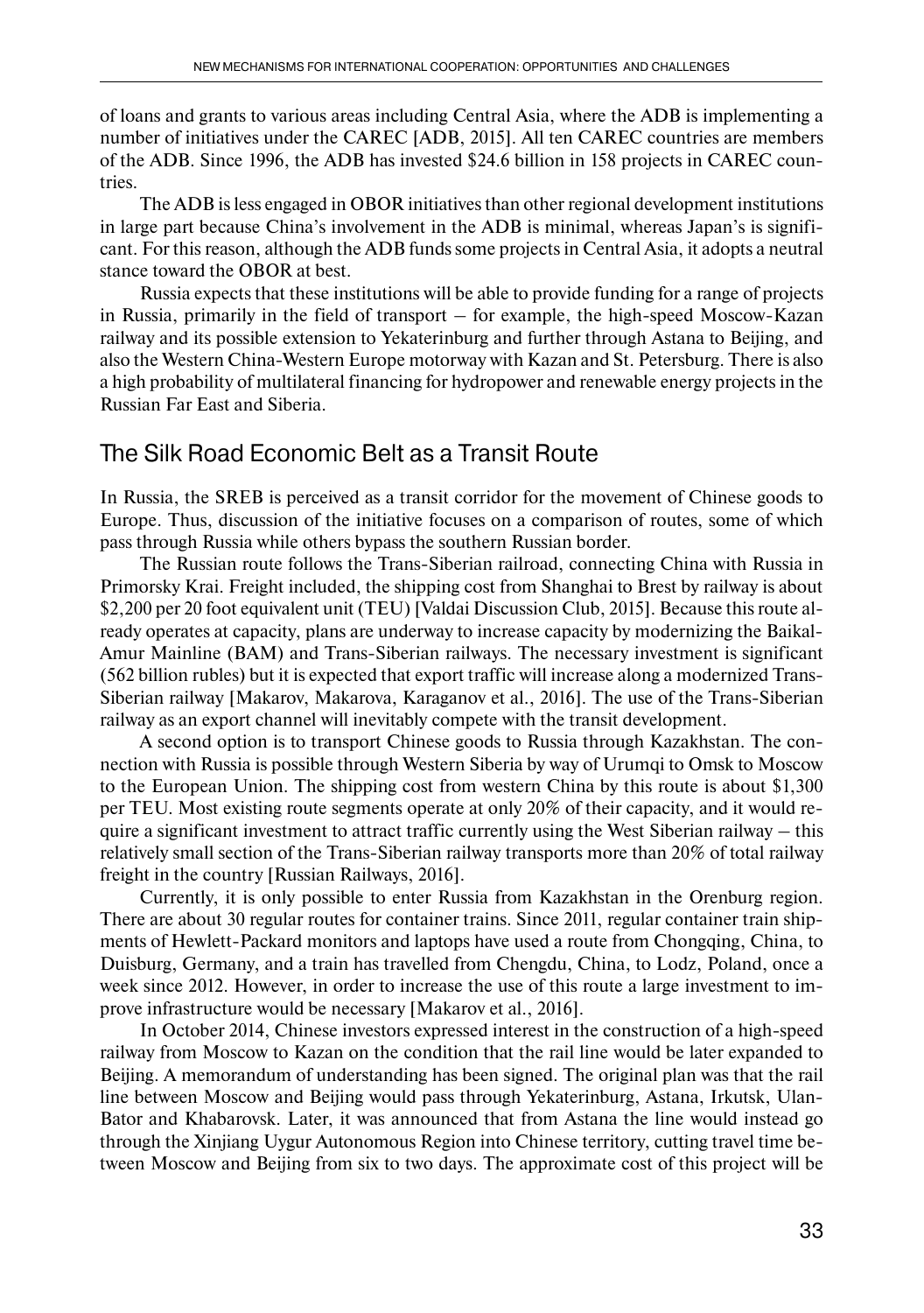\$245 billion. Although some important details (including the track gauge and the nature of the involvement of Chinese contractors) are still under negotiation, the opening of the route is scheduled for 2020. It is expected that the high-speed Moscow-Kazan railway will enhance EEU-SREB coordination "to become a model project for Russian-Chinese cooperation transport and infrastructure" [Putin, 2015].

A third option for moving goods from China to Europe bypasses Russia altogether. A route through Kazakhstan and Iran would the least expensive, with shipping costs of about \$1,700 TEU, but this would require an investment of approximately \$2 billion. An alternative is to ship cargo from the Kazakh port of Aktau across the Caspian Sea to Baku, then to Poti and finally to the Black Sea in Constanta, but this is the most expensive, up to \$5,000 per TEU. However, with large-scale investment (\$8 billion) in container port facilities in Baku and Poti, reconstruction of roads, and the construction of tunnels and container logistical centres, the cost of transportation would decrease to \$1,500 per TEU [Valdai Discussion Club, 2015]. The route from Baku could also go to Kars (via Nakhichevan or Tbilisi) and then through Istanbul by railway to Europe – a route very similar to the International Transport Corridor Europe-Caucasus-Asia project initiated by the European Union in 1993, but never properly developed due to lack of funding. The development of the route through Turkey will, however, require even more investment [Biriucov, 2014].

These routes present alternatives to the traditional ocean shipping routes from China to Europe through the Malacca Strait and the Suez Canal. However, the disadvantage of the land routes is their higher cost – ships can carry more than 10,000 containers per voyage compared to 500 containers per train [Makarov, Makarova, Karaganov et al., 2016]. Consequently, huge economies of scale are achieved by shipping goods by sea. It is difficult to imagine that shipping costs between China and Europe by land could come close to the average cost of transportation by sea from Shanghai to Europe, which in early 2016 amounted to \$932 per TEU [Shanghai Shipping Exchange, 2016]. For this reason it is not surprising that land routes (mainly through Kazakhstan into Russia in the Orenburg region) account for less than 1% of the total cargo between China and Europe.

It is unlikely that share will increase significantly in the future, especially given that the growth of trade between China and Europe continues to slow. Between 2005 and 2011 the average annual growth rate was 22.5%; however, after 2011, even taking into account growth of 10% in 2014 it decreased to 2.8% [United Nations Statistics Division, 2015]. China is experiencing an economic slowdown and economic growth in the EU has not yet stabilized after the economic and financial crisis. Furthermore, by the end of 2015 the capacity of the global merchant fleet increased by about 7%, which will lead to further decreases in tariffs on traditional maritime routes. At the same time there is a widening gap between supply and demand for transportation – the latter grew by only 1.5–2% despite low oil prices, pushing tariffs down even further [Paris, 2015]. In this context, land routes simply cannot compete.

Given this, it is important to consider the presence of non-economic factors pushing the development of land transit. In particular, the increased U.S. military presence in the Indian Ocean and the Asia-Pacific region, escalating political tension in the South China Sea, the bandwidth limitations of the Suez Canal, and the absence of an alternative to the Malacca Strait, have together meant that Chinese exports have become dangerously dependent on Singapore [Qu and Meng, 2012]. China therefore has a keen desire to diversify its export flows and the SREB and OBOR should be understood in this context. While the SREB certainly has a function as a transit corridor, it is a mistake to see this as its only function as is often the case in the Russian media and expert community. China's primary objective in developing the SREB is not transit.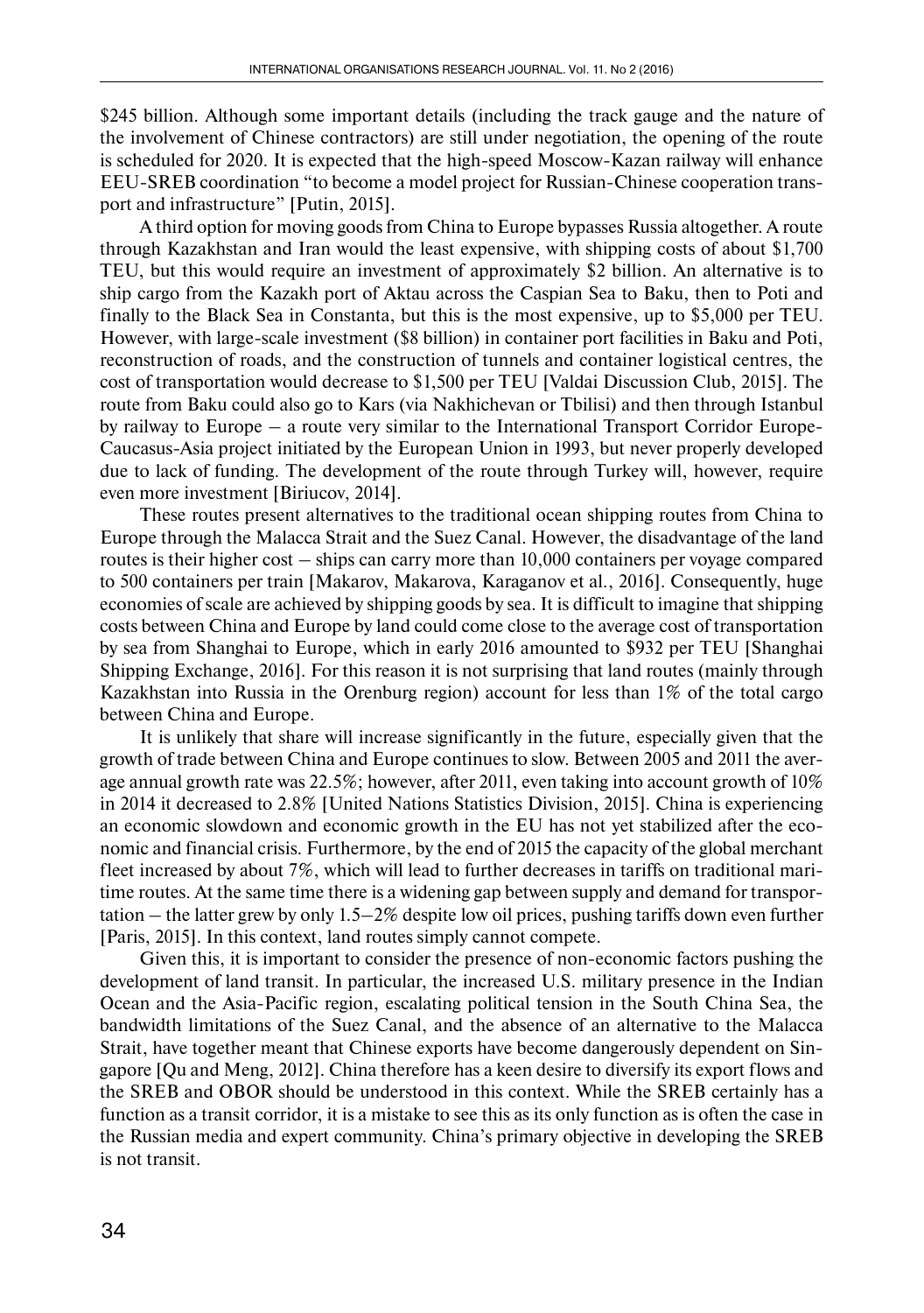## Silk Road Economic Belt as a Development Belt

The Russian vision of the SREB as a transit route is based on historical and cultural traditions. Russia is accustomed to seeing itself as a bridge between Europe and Asia, which is why Europe-Asia cooperation is a primary focus within the SREB.

The Silk Road as a metaphor for trade routes between China and Europe was introduced by the German historian Ferdinand von Richthofen in 1877 and remains deeply rooted in the European historical tradition [Vorob'ev, 2014]. This beautiful metaphor suggests a stable transport and transit route between China and Europe and lends itself easily to the Russian understanding of the SREB. However, the Silk Road has never been a single transit route. Mercantile operations were conducted through networks of trade routes in many towns, and there were almost no shipments or tradespeople moving all the way from one end to the other. One exception was Marco Polo and it was for this reason that he became well known.

The Chinese understanding of the Silk Road is quite different. Historically, the passage of goods from China to the West was limited to the territories of modern Afghanistan and Uzbekistan. During medieval times, trade – mostly with Arab merchants – barely extended beyond the borders of Chinese Xi'an. This informs the Chinese perspective of the SREB not as a transit route but as a geographical zone that includes a number of wealthy countries that trade intensely with each other. The word "belt" rather than "road" is the key to understanding the objectives of the new Chinese initiative.

Thus, the launch of the SREB is not an attempt to reduce transport costs between China and Europe. Rather, it is a response to the deep economic and political changes that are occurring in China and the entire Asia-Pacific region.

First, a structural transformation of China's social and economic model is now taking place, marked by a shifting emphasis away from expanding export-oriented production facilities in favour of developing domestic consumption and the services sector. This transformation has encountered difficulties and economic growth rates have been decreasing since 2011. Large infrastructure projects connecting the western Chinese provinces with Central Asia are a potential source of much-needed growth.

Second, China is transitioning from its role as the world's factory into that of a large consumer. At the same time, the divergence of incomes within the Asia-Pacific region is deepening an intraregional division of labour. New regional value chains have emerged in which China dominates. Meanwhile, labour-intensive, environmentally unfriendly and energy-intensive industries are being relocated from China to other countries in the region – initially to Bangladesh, Southeast Asian low-income countries, Mongolia, and now also to Central Asia. The whole of Asia is steadily reorienting itself away from an "Asia for the world" model to an "Asia for Asia" model [Bordachev, Likhacheva and Zhang, 2014].

Third, the division of labour within China itself is transforming. The highest growth rates are found in relatively poor central and western provinces as labour-intensive industries relocate to these regions, and opportunities for extensive economic growth still exist. This tendency is supported by officials who are interested in erasing regional disparities. Infrastructure projects and strengthened cooperation with Central Asia contribute to this goal.

Fourth, slowing economic growth rates aggravate the problem of instability in Xinjiang Uyghur Autonomous Region in the northwest of China. Uyghurs, a Muslim Turkic ethnic group, constitute about 45% of this region's population. Their conflict with the Chinese is rooted in a thousand years of history and Uyghur separatism has become one of the major domestic policy challenges facing China over the past decade. Accelerated development in the Xinjiang Uyghur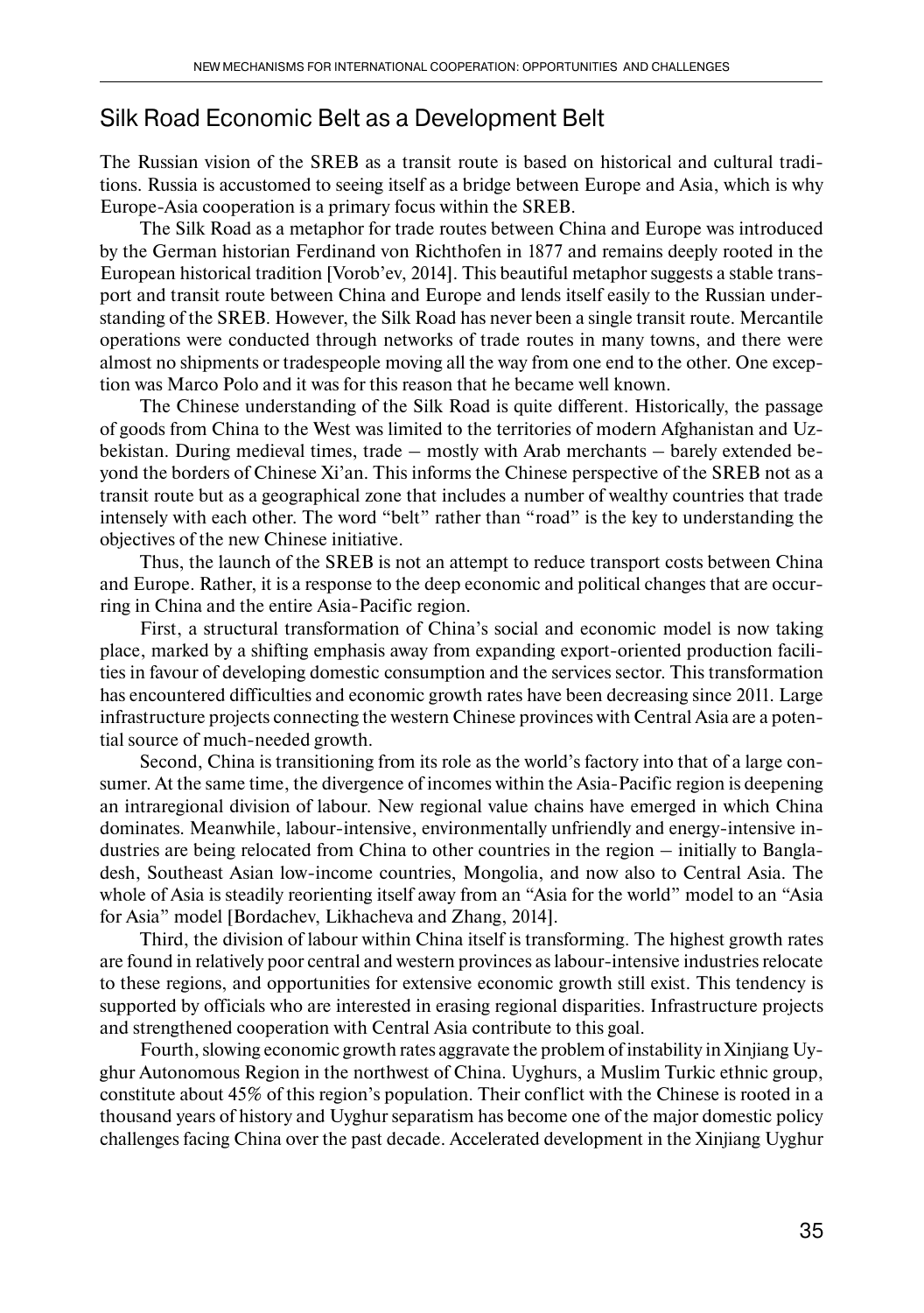Autonomous Region and strengthened economic ties with other Chinese provinces and neighbouring Muslim countries is one of the possible remedies to the problem.

Fifth, infrastructure development and vigorous real estate construction in China led to the emergence of a giant construction industry that provides jobs to tens of millions of people. However, with the largest projects in the east of China completed and the collapse of the real estate bubble in 2014, Chinese construction companies are looking beyond the domestic market for continued growth. Transport projects in Central Asia, and especially full-scale transit roads to Europe, present an ideal opportunity [Gabuev, 2015].

Taken together, these factors suggest that the development of transit for its own sake is hardly a primary objective of the SREB. Nevertheless, this does not mean that the transit routes to Europe will not be built. On the contrary, as the cost of shipment from China to Europe is not a key calculation, several trans-Eurasian roads could be opened within the SREB provided they comply with Chinese interests. Paramount among these interests is the emergence of Central Asia as a new centre for economic activity to host production facilities transferred from China, facilitate access to the natural resources of the region, accelerate the development of the north-western provinces and offer jobs to Chinese building contractors.

## The SREB and the EEU: Competition or Partnership?

Russia's expert community intitially viewed China's ambitious plans to develop the SREB with caution for fear that the SREB would compete with the EEU [Fedorenko, 2013; Shajmergenov, 2015; Larin, 2015]. Such concerns were overblown, however, because the SREB and EEU operate according to different logics – in particular, the SREB does not imply any institutionalization.

This perception reflected a sense of disappointment among political elites and some experts that Russia is losing its position in Central Asia, ceding its status as a key player in the region to China. From 2000 to 2013, merchandise turnover between China and five Central Asian countries – Kazakhstan, Kyrgyzstan, Tajikistan, Turkmenistan and Uzbekistan – increased, according to the International Monetary Fund, from \$1.8 billion to \$50 billion before declining slightly to \$45.1 billion with a fall in raw material prices [International Monetary Fund, 2015]. It is a matter of some concern that this exceeded the turnover between these same countries and Russia, which was estimated to be \$35 billion and \$29 billion in 2013 and 2014 respectively [Russian Federation Federal State Statistics Service, 2016].

According to European Commission estimates, in 2013 China was the major trade partner of Kyrgyzstan (47.6% of the republic's total merchandise turnover), Tajikistan (26.9%), Turkmenistan (42.7%) and Uzbekistan (22.5%). Russia was the second to China in trade with Kyrgyzstan (19.7%) and Uzbekistan (20.6%), third for Kazakhstan (21.1%), and fourth for Tajikistan (10.4%) and Turkmenistan (7.8%) [Fattibene, 2015].

China has not only significantly increased the volume of its trade with Central Asian republics but also continues to carry out investments in the region. In 2015, China decided to provide Kazakhstan with a \$30 billion investment package; Uzbekistan received \$15 billion and Kyrgyzstan received \$3 billion. These investments vastly exceed Russian investments of roughly \$15 billion in Central Asia in 2013–14. On the whole, Russia's investment potential cannot meet that of China [Zadorozhnyy, 2016].

Russia had few opportunities to reverse this trend. China's increased presence in the region was inevitable owing to China's economic potential and objective factors pushing it toward the West. Similarly, Central Asian republics did not have any alternative to collaboration with China. With the exception of Kazakhstan, Chinese funds are the principal source of invest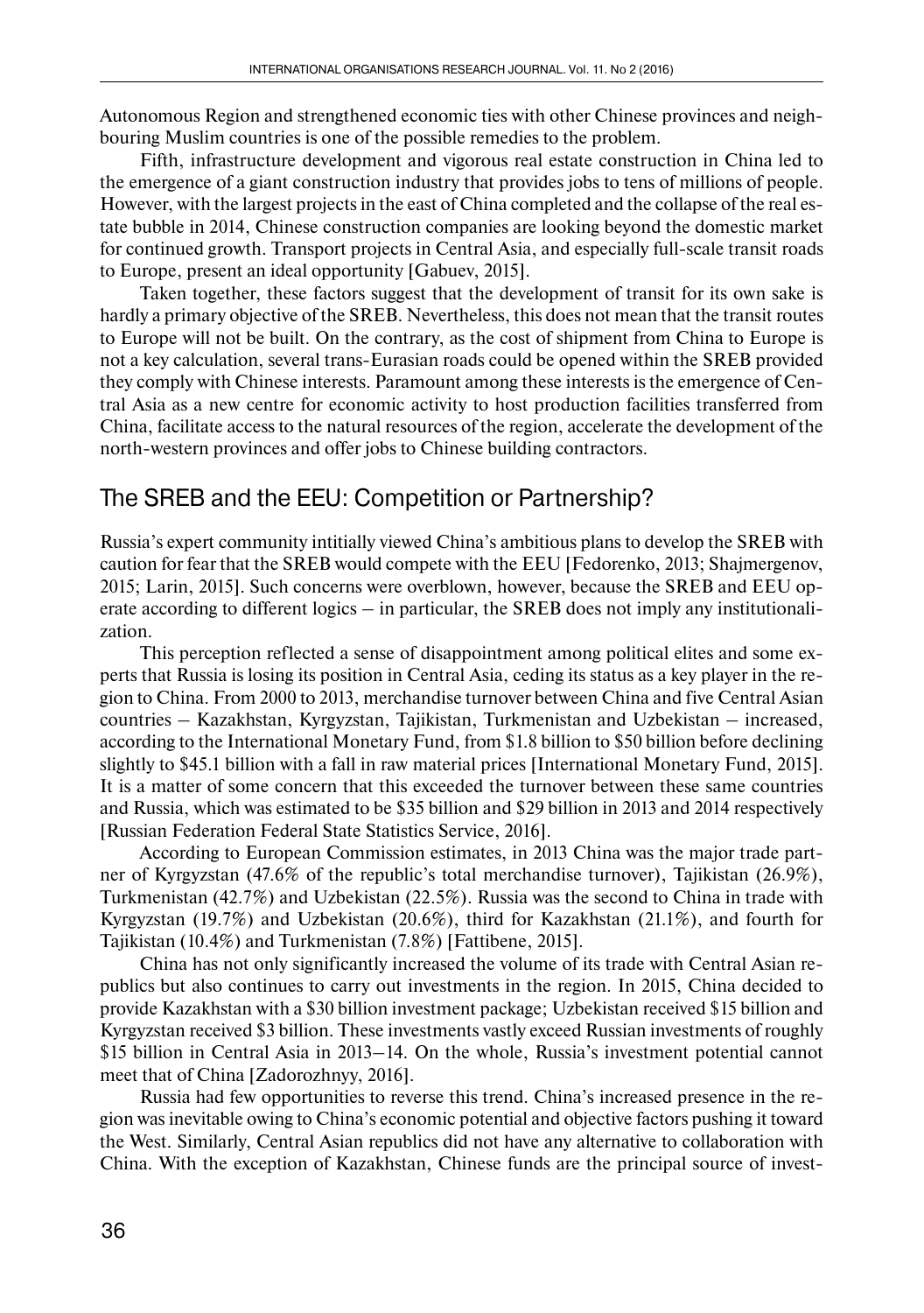ments for the Central Asian republics, vital for political stability under conditions of weak institutions and tough international circumstances, including the withdrawal of American troops from Afghanistan and ISIS activity.

Guarantees from China that it will respect Russia's political interests in Central Asia are crucial for Russia. Such guarantees were secured as part of the joint statement signed in May 2015. Specifically, this statement confirms that "Parties … will make coordinated efforts for mutual integration of EAEU and Silk Road Economic Belt building-up processes. They will coordinate the joint work in bilateral and multilateral formats, primarily, at the SCO meetings, taking a firm hold on the principles of transparency, mutual respect, equality of rights, the complementarity of different integration mechanisms and openness for all interested parties from Asia and Europe" [Kremlin, 2015].

Importantly, the statement does not resolve every issue between China and Russia. China's influence in Central Asia – and on EEU members – will inevitably increase. Both Kazakhstan and Kyrgyzstan still prefer to engage in bilateral dialogue with China. However, the very same claims are made against Russia, sometimes, for good reason – the joint statement itself was signed by Vladimir Putin and not by other EEU partners.

Furthermore, there remain contradictory understandings of the SREB's strategic agenda. While China is interested above all in extending its access to natural resources, Russia and Kazakhstan, on the contrary, want to develop high value-added production within their territories. China prefers infrastructure projects to be undertaken by Chinese companies and Chinese workers even while EEU members, notably Russia and Kazakhstan, are skeptical about their ability to attract a Chinese labour force and for that reason question the rationality of such terms. An additional issue is that of track gauges for railway projects. China prefers to use the European standard of 1,435 millimetres, while the track gauge on rail lines in the post-Soviet space is typically 1,520 millimetres.

Even while the document signed on 8 May 2015 does not resolve all of these contradictions, it does lay the foundations for developing compromises on outstanding issues. That said, much remains to be done.

Considerable efforts are needed to genuinely attract Chinese investments. At the end of 2015 and the beginning of 2016, Russia's media and expert community was heavily critical of Russia's turn to the East, and of the state of Russia-China relations. Trade turnover between the two countries decreased by almost 30% in 2015 (although China's share in Russia's total turnover increased); Chinese investments in the Russian economy, regardless of stated intentions, were not made, and the substitution of European credits for Chinese credits did not spur Russian businesses [Korostikov, 2016]. Criticisms were certainly fuelled by the unrealistic expectations held by advocates of deepening of relations between Russia and China. Given Russia's recession and the impact of various sanctions, it was not feasible that efforts taken to attract foreign investments into the Russian Far East or to integrate the country into the Asia-Pacific region, would immediately bear fruit.

There are lessons to be learned from the political failures of 2015 in Asia. Political rapprochement with China does not change the fact that the Russian economy, given its current development model and the broader international climate, is a risky place to invest – China will not commit to a project at the expense of its commercial interests for the sake of geopolitical goals. In this context, the joint statement should not be interpreted as a guaranteed investment partnership between the two countries. Investments require conditions beyond political accords. However, the statement does illustrate that China is committed to an open SREB, and seeks to cooperate and coordinate investment strategies with Russia (and other countries) in central Eurasia. Russia now has an opportunity to benefit from regional development. The priority must be to clearly define those benefits.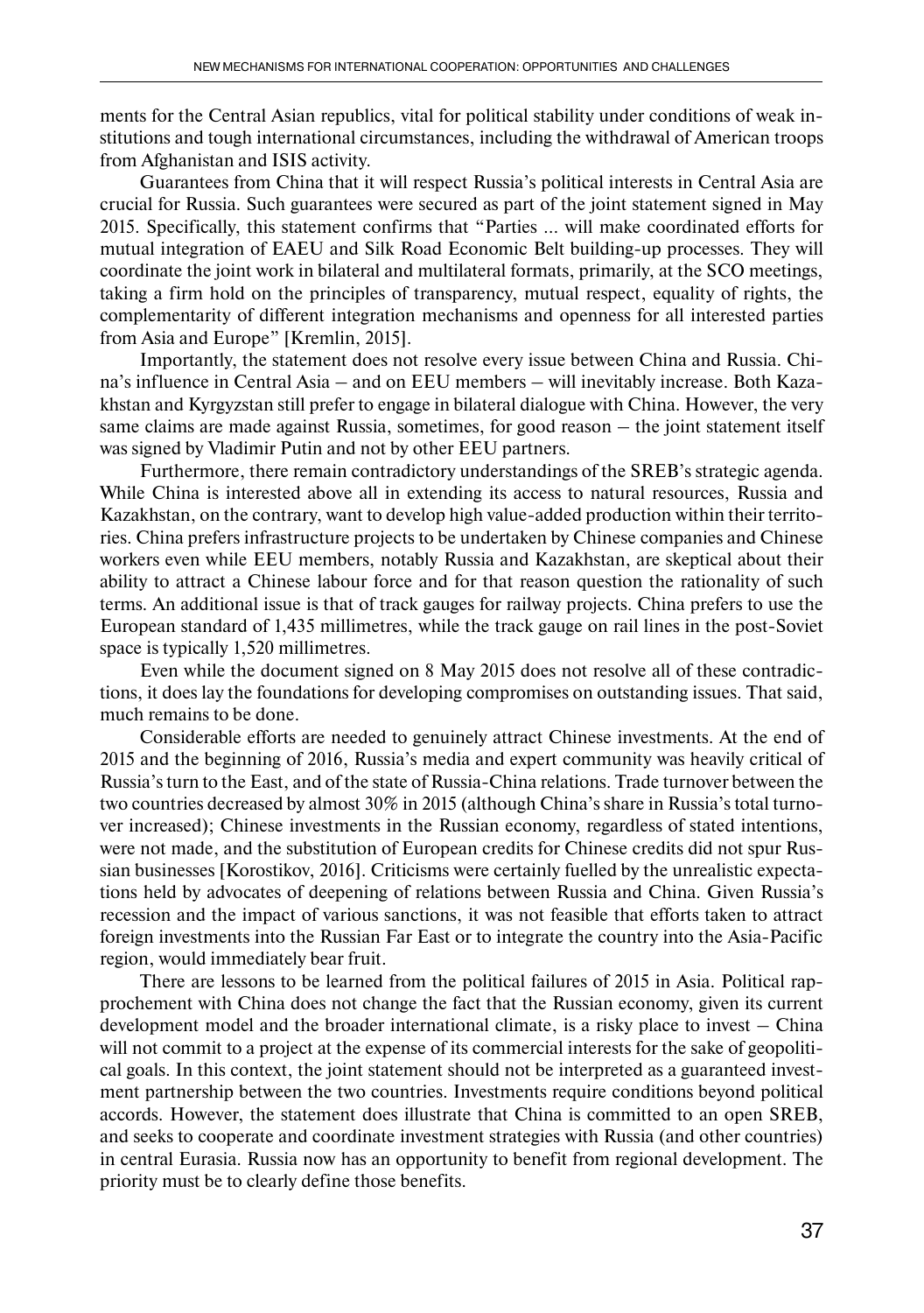### The SREB and Opportunities for Russia

The linkage of the SREB and EEU provides Russia with three major opportunities: integration into Eurasia's transport and logistics network, strengthened cross-border industrial cooperation and the potential emergence of a new centre of power in Greater Eurasia as regional integration deepens and widens.

With respect to integration into regional networks, the development of transit routes is the most obvious way to accomplish this. Currently, the most convenient and least costly route from China to Europe goes from Lianyungang to St. Petersburg (via Zhengzhou, Lanzhou, Urumqi, Khorgas, Almaty, Kyzylorda, Aktobe, Orenburg, Kazan, Nizhny Novgorod and Moscow) to access the Baltic Sea ports. A significant advantage of this route is that there are only two customs points: China-EEU and EEU-EU [Valdai Discussion Club, 2015].

However, the key benefits for Russia are not derived from the construction of the railway itself, especially if it is carried out by Chinese contractors and in accordance with Chinese standards. Rather, benefits derive from the establishment of modern logistics centres along the route that significantly decrease transport costs and thereby fuel competitiveness and the expansion of economic activity in cities along the route.

The second key transportation opportunity is the development of north-south transit corridors. These would supplement what is currently a primarily latitudinal transport infrastructure in the region and provide Russia with easier access to the growing markets of central and south Eurasia – north-western China, Uzbekistan, Afghanistan, Pakistan and India [Valdai Discussion Club, 2015]. It is likely that financing for such corridors would be provided by the AIIB or the Silk Road Fund.

The development of motorways between southern Ural and Siberia to Almaty, Tashkent and further into Afghanistan and Iran has triggered the emergence of an agrarian cluster in the south of Siberia. An international north-south transport corridor connecting Mumbai in India and the Iranian port of Bandar Abbas with Moscow and St. Petersburg (and potentially to Europe) is already in service, although still on a small scale.

In eastern Siberia, the railway connecting Kyzyl and Kuragino would be a promising north-south route if extended further south to Mongolia and western China. The integration of Russia's eastern territories into the regional logistics network is also possible via the Sino-Mongolian-Russian economic corridor [Makarov, Makarova, Karaganov et al., 2016]. In 2014, Chinese foreign affairs minister Wang Yi suggested this possibility, noting that it would support the integration of the OBOR with the Mongolian idea of "Steppe Road" and Russia's trans-Eurasian corridor plans [Ministry of Foreign Affairs, 2015c].

Another way for Russia to integrate into the changing transport system of Eurasia is through the development of airline hubs. Increased levels of economic activity in the region and the growing number of flights between Asia and Europe warrant the construction of a major air communications centre in central Eurasia, potentially in Siberian cities such as Krasnoyarsk and Novosibirsk. The development of large-scale transport and logistics centres would boost the region's services sector and supplement the current industrial and scientific research specialization of these cities, making them significant centres of economic development.

Another opportunity for Russia from the SREB derives from the promise of increased transboundary industrial cooperation. For instance, cooperation between metallurgic plants in the Ural region and Kazakhstani mineral producers may be strengthened. Additionally, the preconditions for the recovery of the interregional Greater Altai project from the 1990s are in place, involving regions in Russia, China, Mongolia and Kazakhstan. There are also opportunities for cooperation in the Irtysh river basin where, under conditions of growing water deficits,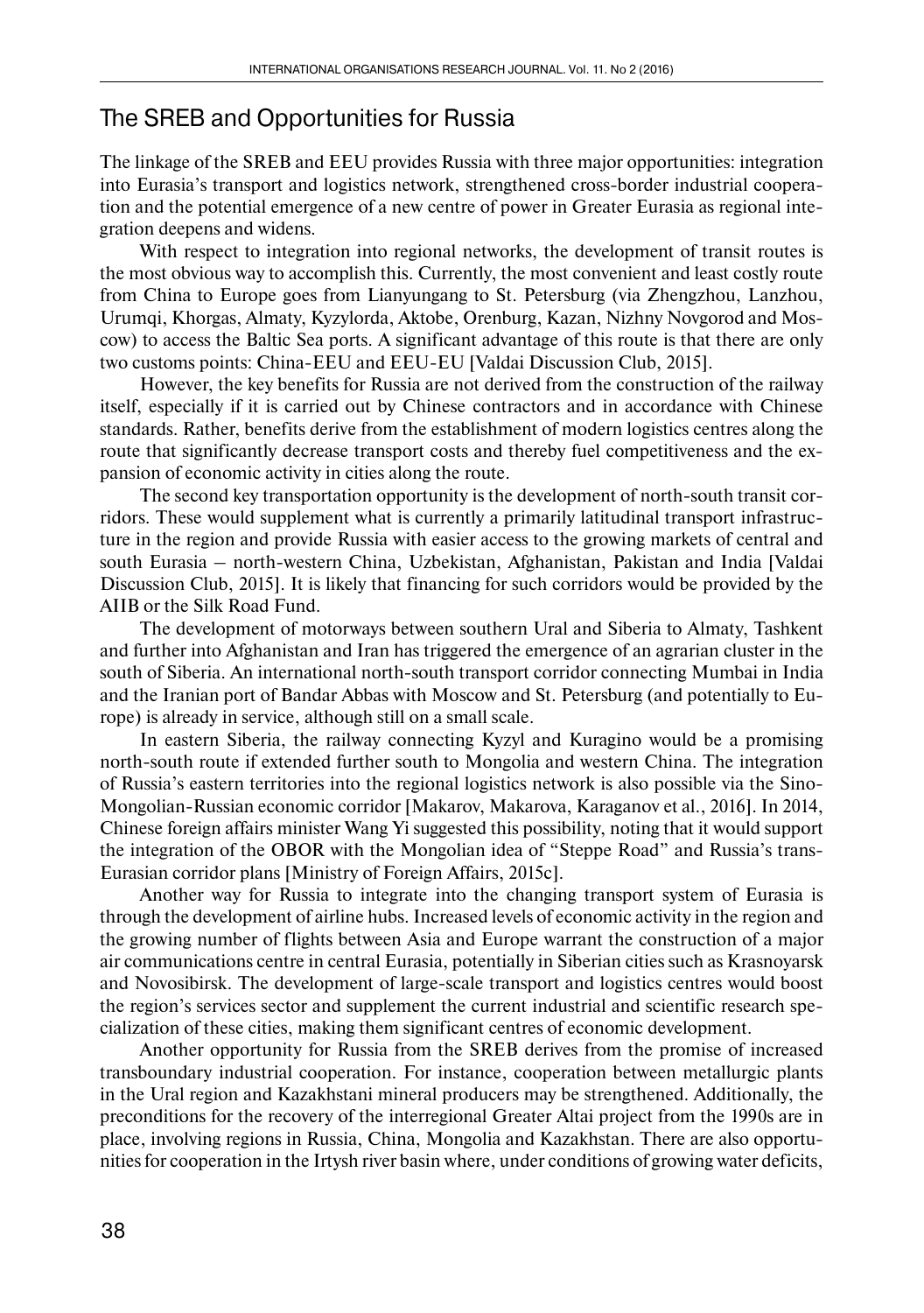decisions about water management and hydropower generation must be jointly taken. Prospects for cooperation among agro-industrial clusters in southern Ural, Siberia and northern Kazakhstan are high if the development of transport infrastructure can supply local producers with access to the major markets in the region [Valdai Discussion Club, 2015].

In the future, cooperation on industrial and transportation projects could develop into high-level integration processes [Karaganov, 2015; Bordachev, 2015]. The vast territory of greater Eurasia – from the ASEAN states and Korea in the east, India in the south and Transcaucasia in the west – represents a web of newly established transport, trade, investment, human and political ties. Within a new system of world trade where two mega-regional agreements – the Trans-Pacific Partnership and Transatlantic Trade and Investment Partnership – are playing a pivotal role, most states within greater Eurasia find themselves isolated and may turn to each other. The least developed among them, Afghanistan, Pakistan and the Central Asian republics, could reap significant benefits from rapid economic growth, as could Iran as it emerges from long years of sanctions. At the same time, the huge economies of India and China may serve as safety nets for a new co-development area.

The emergence of a fully integrated union similar to the EU is still unlikely in greater Eurasia – states are too dissimilar and attach high importance to their sovereignty. However, the emergence of a common economic space, including a free trade area and a unity of norms and standards, is a possibility.

The Shanghai Cooperation Organisation (SCO) may function as the core institution in an emergent greater Eurasia community. India and Pakistan joined the organization in 2015, countering the dominance of China. As a result, there may be greater opportunities to resolve regional problems. At the same time, members' efforts to extend the scope of SCO competence, initially to cultural and educational aspects and eventually to economic cooperation, are becoming more persuasive (Lukin, 2015]. This is a positive trend for the development of international cooperation within the SREB.

The idea of collaboration in greater Eurasia offers advantages to all its participants. It provides central Eurasian states with the resources necessary for economic development. In the case of China, collaboration advances its goal of "turning to the West." For India and Iran, prospects emerge from the intraregional division of labour. Russia benefits from the chance to rescue its economy from recession and can guarantee regional stability and participation in the development of Central Asia – a region that has always been a part of Moscow's core sphere of interest.

There is a long way to go before a greater Eurasia community emerges. First and foremost, the idea of EEU-SREB coordination specified in the joint statement of 8 May 2015 must be put into practice. As of now, it remains a concept rather than a complex of specific mechanisms to guide collaboration. Defining what exactly the EEU and Russia can offer to China should be one of the most important objectives of Russian foreign policy in the upcoming years.

#### **References**

Asian Development Bank (2015) ADB Annual Report 2014. Manila: Asian Development Bank. Available at: http://www.adb.org/documents/adb-annual-report-2014 (accessed October 2016).

 Asian Infrastructure Investment Bank (2015a) Signing and Ratification Status of the AOA of the AIIB. Available at: http://euweb.aiib.org/html/aboutus/introduction/Membership/?show=0 (accessed October 2016).

Asian Infrastructure Investment Bank (2015b) Asian Infrastructure Investment Bank Articles of Agreement. Available at: http://euweb.aiib.org/uploadfile/2016/0202/20160202043950310.pdf http://www.aiib.org/uploa dfile/2015/0814/20150814022158430.pdf( accessed October 2016).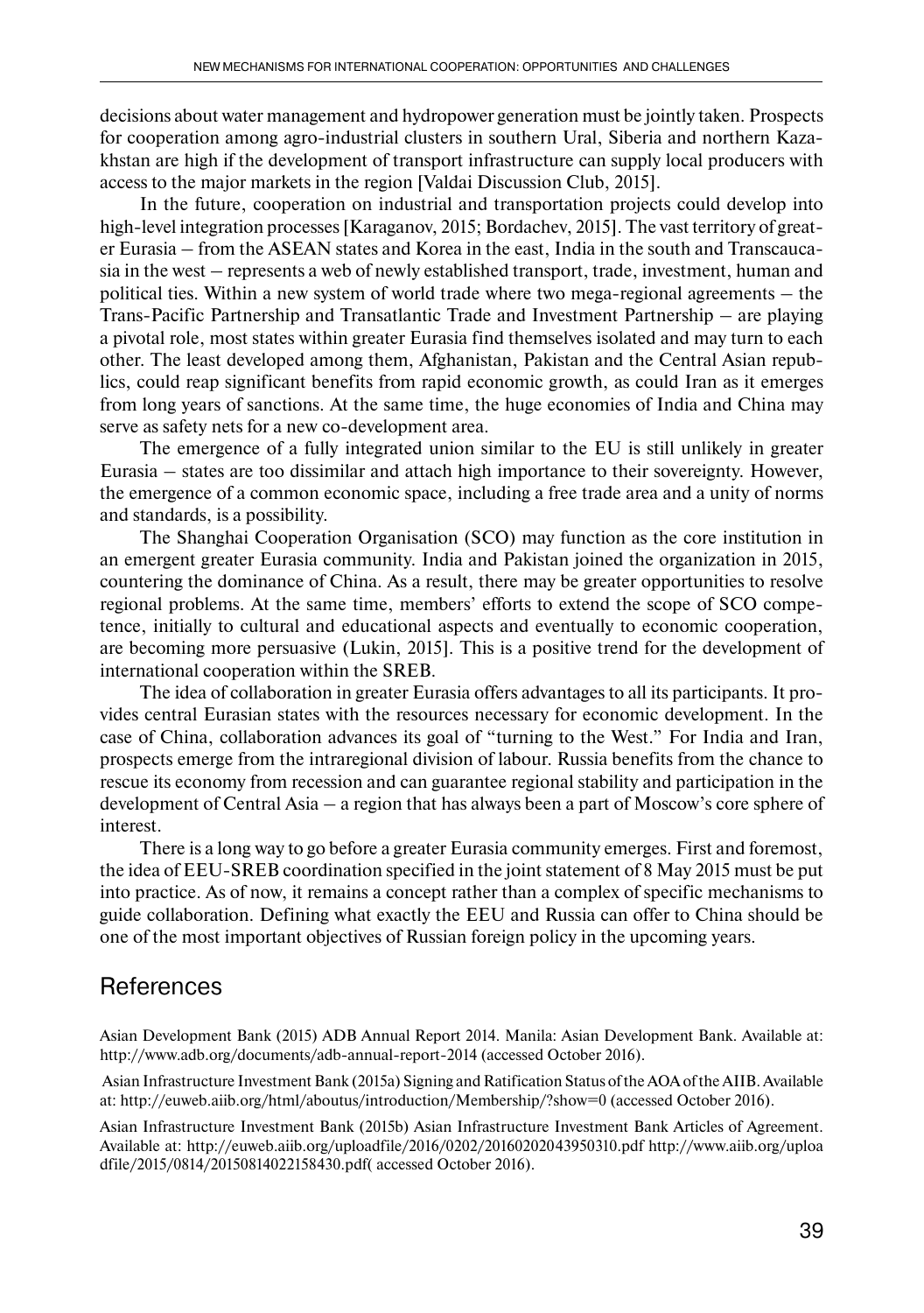Biriucov Eduard (2014) Role of IGC TRACECA in Regional Integration and Transit Cooperation. Presentation at the High-Level Thematic Roundtable at the 2nd United Nations Conference on Landlocked Developing Countries, Vienna, 4 November. Available at: http://www.lldc2conference.org/custom-content/ uploads/2014/11/Presentation Vienna 2014 eng.pdf (accessed October 2016).

Bondaz A., F. Godement A. Kratz and R. Pantucci (2015) One Belt, One Road': China's Great Leap Outward. June 2015. Asia Centre of European Council on Foreign Relations. Available at: http://www.ecfr.eu/page/-/ China analysis belt road.pdf (accessed September 2015).

Bordachev Timofey (2015) Novoye yevraziystvo: Kak sdelat' sopryazheniye rabotayushchim. ("The New Eurasianism: How to Make a Pair.") *Russia in Global Affairs*, 14 October. http://www.globalaffairs.ru/number/ Novoe-evraziistvo-17754 (accessed October 2016). (In Russian.)

Bordachev Timofey, Anastasia Likhacheva and Xin Zhang (2014) What Asia Wants, or the 'Four C's': Consumption, Connectivity, Capital and Creativity. Valdai Paper No. 1. Moscow: Valdai Club. Available at: http://valdaiclub.com/publications/valdai-papers/valdai paper 1 what asia wants or the four c s consumption\_connectivity\_capital\_creativity/ (accessed October 2016).

Chen Hongze (2015) Ekonomicheskiy poyas Shelkovogo puti i 'Morskoy shelkoviy put' 21-go veka' s tochki zreniya expertov KNR ("The 21st-Century Silk Road Economic Belt and Maritime Belt from the Perspective of China's Experts.") *Science and World* 7(23). Available at: http://oaji.net/articles/2015/245-1439538260.pdf (accessed October 2016).

China Daily USA (2016) Full Text of Chinese President Xi Jinping's Address at AIIB Inauguration Ceremony. Available at: http://usa.chinadaily.com.cn/china/2016-01/16/content\_23116822\_2.htm (accessed October 2016).

Denisov Igor (2015) China Going West. *Russia in Global Affairs*, 19 March. Available at: http://eng.globalaffairs. ru/number/China-Going-West-17371 (accessed October 2016).

Fattibene D. (2015) Russia's Pivot to Asia: Myths and Realities. Working Paper 15/44. Rome: Istituto Affari Internazionali.

Fedorenko V. (2015) The New Silk Road Initiative in Central Asia. *Rethink Institute Working Paper* (10). Available at: http://www.rethinkinstitute.org/wp-content/uploads/2013/11/Fedorenko-The-New-Silk-Road. pdf (accessed October 2016).

Gabuev A.T. (2015) Rossija i kitajskij proekt Jekonomicheskij pojas Shelkovogo puti. ("Russia and the Chinese Project of Silk Road Economic Belt.") *Vestnik APEC* (1). (In Russian.)

Habova A. (2015) Silk Road Economic Belt: China's Marshall Plan, Pivot to Eurasia or China's Way of Foreign Policy. *KSI Transactions on Knowledge Society* 8(1).

International Monetary Fund (2015) Regional Economic Outlook - Middle East and Central Asia, World Economic and Financial Surveys. Washington, D.C.: International Monetary Fund. Available at: https://www. imf.org/external/pubs/ft/reo/2015/mcd/eng/pdf/cca1015.pdf (accessed October 2015)

Karaganov S.A. (2015) Obeshhanie Evrazii: Povorot Kitaja na Zapad krajne vygoden Rossii. ("Promise of Eurasia: China's Turn to the West is Beneficial for Russia.") *Rossijskaja gazeta* 6812 (241). (In Russian.)

Korostikov M. (2016) Uroki kitayskogo ("Chinese Lessons.") *Kommersant* 8 February. Available at: http:// www.kommersant.ru/doc/2906658 (accessed October 2016). (In Russian.)

Kremlin (2015) Sovmestnoe zajavlenie Rossijskoj Federacii i Kitajskoj Narodnoj Respubliki o sotrudnichestve po soprjazheniju stroitel'stva Evrazijskogo jekonomicheskogo sojuza i Jekonomicheskogo pojasa Shelkovogo puti. ("Joint Statement on Cooperation on the Construction of Joint Eurasian Economic Union and the Silk Road Projects."), 8 May. Available at: http://kremlin.ru/supplement/4971 (accessed October 2016). (In Russian.)

Larin A.G. (2015) Vozrozhdenie Kitaja i nekotorye voprosy rossijsko-kitajskogo sotrudnichestva. ("China's Resurgence and Issues of Russia-China Cooperation") *Kitaj v mirovoj i regional'noj politike. Istorija i sovremennost* (*China in World and Regional Politics: Past and Present*) (20). (In Russian.)

Lukin A. V. (2015) SOC: v poiskah novoj roli. ("SCO: In Search of a New Role.") In F. Lukyanov, ed., *Mir na vzvode: pruzhina razzhimaetsja*. (*The World on Edge: The Spring Expands*.) EKSMO, pp. 161–71. (In Russian.)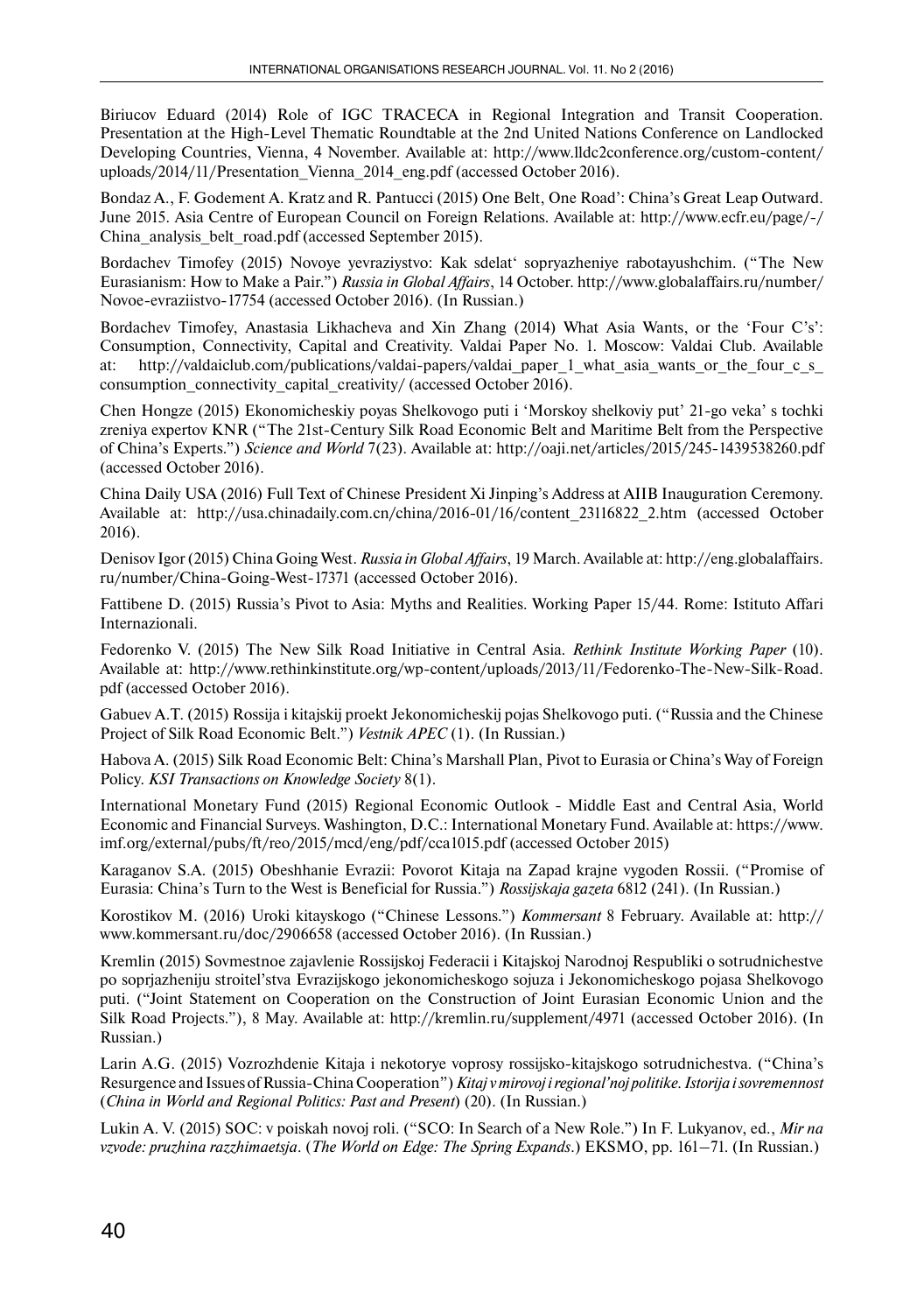Makarov I.A., E.A. Makarova, S.A. Karaganov, T.V. Bordachev, E.A. Kanaev, Ju.O. Litvinova, A.B. Lihacheva, A.S. Pestich, A.S. Pjatachkova, A.K. Sokolova, I.A. Stepanov and A.V. Shherbakova (2016). *Povorot na Vostok. Razvitie Sibiri i Dal'nego Vostoka v uslovijah usilenija aziatskogo vektora vneshnej politiki Rossii* (*Turn to the East: The Development of Siberia and the Far East under the Intensification of Asian Vector of Russian Foreign Policy*). Moscow: Mezhdunarodnye otnosheniya (International Relations). (In Russian.)

Ministry of Economic Development of the Russian Federation (2015) Ideja soprjazhenija proektov EAJeS i Jekonomicheskogo pojasa Shelkovogo puti. ("Idea of Joint Development of EAEU and Silk Road Economic Belt."). Available at: http://economy.gov.ru/minec/press/interview/2015082704 (accessed October 2015).

Ministry of Economic Development of the Russian Federation (2016) Minister of Economic Development of the Russian Federation Alexey Ulyukaev is Appointed Executive Representing Russia in the Newly Created Asian Infrastructure Investment Bank, 16 January. Available at: http://economy.gov.ru/en/home/press/ news/2016180101 (accessed October 2016).

Ministry of Foreign Affairs of the People's Republic of China (2013) Xi Jinping: 'Promote Friendship Between Our People and Work Together to Build a Bright Future', 9 August. Available at: http://www.fmprc.gov.cn/ mfa\_eng/wjdt\_665385/zyjh\_665391/t1078088.shtml (accessed October 2016).

Ministry of Foreign Affairs of the People's Republic of China (2015a) Foreign Ministry Spokesperson Hong Lei's Regular Press Conference on November 12, 2015. Available at: http://www.fmprc.gov.cn/mfa\_eng/ xwfw\_665399/s2510\_665401/t1314306.shtml (accessed October 2016).

Ministry of Foreign Affairs of the People's Republic of China (2015b) Foreign Ministry Spokesperson Lu Kang's Regular Press Conference on December 29, 2015. Available at: http://www.fmprc.gov.cn/mfa\_eng/ xwfw\_665399/s2510\_665401/t1328578.shtml (accessed October 2016).

Ministry of Foreign Affairs of the People's Republic of China (2015c) Wang Yi Meets with Lavrov on Global Issues, Cooperation, 8 April (video). Available at: http://www.fmprc.gov.cn/mfa\_eng/sp/t1252887.shtml (accessed October 2016).

National Development and Reform Commission (2015) *Vision and Actions on Jointly Building Silk Road Economic Belt and 21st-Century Maritime Silk Road.* With the Ministry of Foreign Affairs, and Ministry of Commerce of the People's Republic of China, with State Council authorization. Available at: http://en.ndrc. gov.cn/newsrelease/201503/t20150330\_669367.html (accessed October 2015).

NOVATEK (2015) NOVATEK zakljuchil ramochnoe soglashenie o priobretenii Fondom Shelkovogo Puti doli v Jamal SPG. ("NOVATEK Signed a Deal on Acquisition of a Share in 'Jamal LNG' by Silk Road Fund.") Press release, 3 September*.* Available at: http://www.novatek.ru/ru/press/releases/index.php?id\_4=984 (accessed October 2016). (In Russian.)

Paris Costas (2015) Maersk Line CEO Calls for Container-Shipping Consolidation. *Wall Street Journal,*  9 October. Available at: http://www.wsj.com/articles/maersk-line-ceo-calls-for-container-shippingconsolidation-1444382176 (accessed October 2016).

Putin V. V. (2015) Interview to TASS and Xinhua News Agencies, 1 September. Available at: http://en.kremlin. ru/events/president/news/50207 (accessed October 2016).

Qu Xiaobo, and Qiang Meng (2012) The Economic Importance of the Straits of Malacca and Singapore: An Extreme-Scenario Analysis. *Transportation Research Part E: Logistics and Transportation Review* 48(1), pp. 258–65.

Russian Direct Investment Fund (2015) RDIF, Silk Road Fund and Vnesheconombank Finalize Cooperation Agreement. Press release, 3 September. Available at: http://rdif.ru/Eng\_fullNews/1498 (accessed October 2016).

Russian Railways (2016) West Siberian Railway: The Road in Figures. Available at: http://zszd.rzd.ru/static/ public/ru?STRUCTURE\_ID=60 (accessed March 2015).

Russian Federation Federal State Statistics Service (2016) Trade and services rendered to population. Available at: http://www.gks.ru/wps/wcm/connect/rosstat\_main/rosstat/en/figures/trade/ (accessed October 2016)

Shajmergenov T. T. (2015) Jekonomicheskij pojas Shelkovogo puti: bol'shoj proekt, bol'shie voprosy. ("Silk Road Economic Belt: Big Project, Big Issues.") *Indeks bezopasnosti* (Safety Index) (3). (In Russian.)